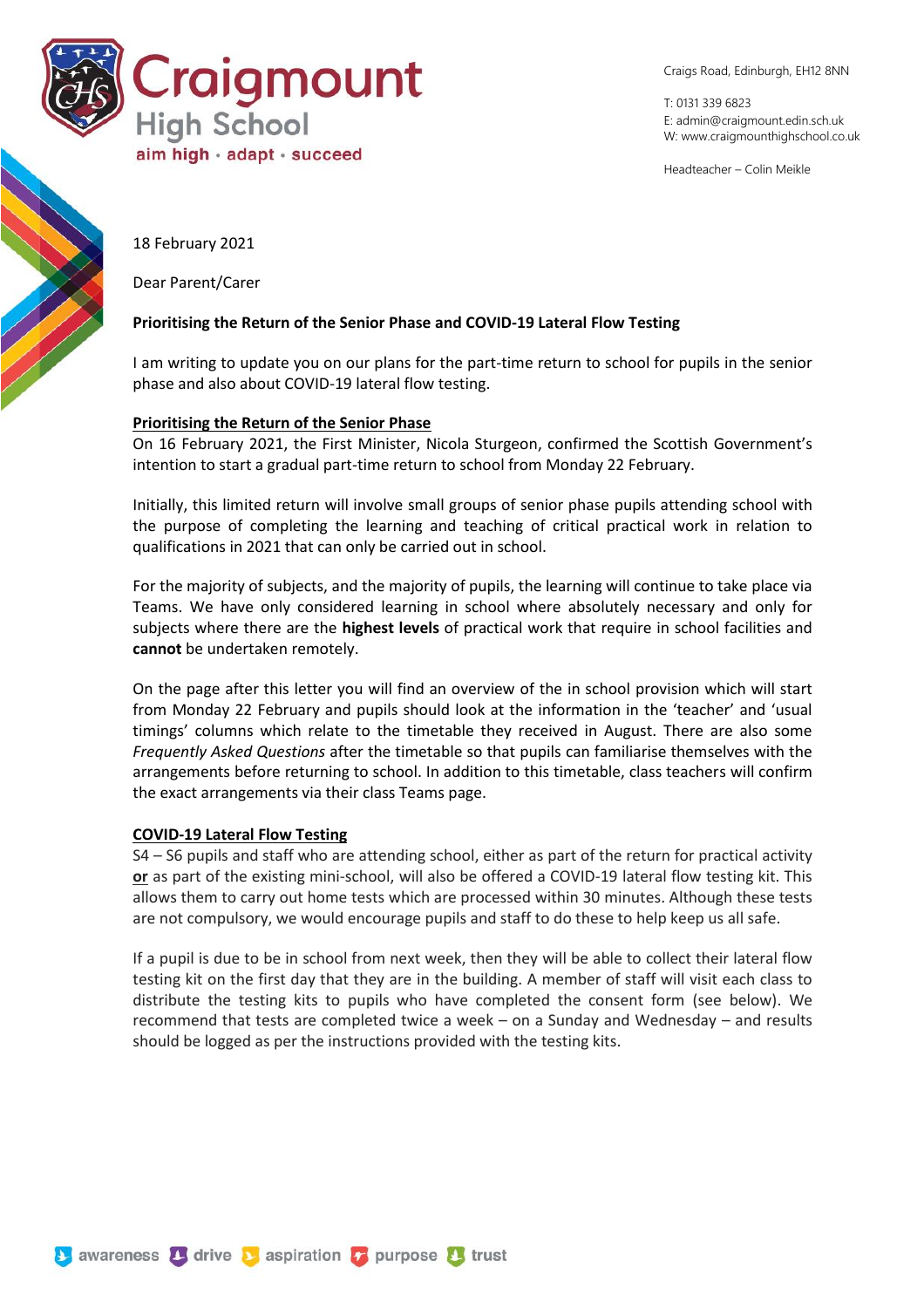The official documents relating to these tests, including a letter and privacy notice, can be found in a separate attachment to this letter. After reading these documents, we require your child's consent (or your consent if your child is not yet 16 years old) before we can issue them with a testing kit. You can fill in the electronic consent form using the link below:

[https://forms.office.com/Pages/ResponsePage.aspx?id=af6sSGo3tUKfacnke7-5xOPeWFy](https://forms.office.com/Pages/ResponsePage.aspx?id=af6sSGo3tUKfacnke7-5xOPeWFy-ixxHtS70S5unRi1URVJWVFowSkI4QzQxVEo2RllWQ1daRkVNQSQlQCN0PWcu)[ixxHtS70S5unRi1URVJWVFowSkI4QzQxVEo2RllWQ1daRkVNQSQlQCN0PWcu](https://forms.office.com/Pages/ResponsePage.aspx?id=af6sSGo3tUKfacnke7-5xOPeWFy-ixxHtS70S5unRi1URVJWVFowSkI4QzQxVEo2RllWQ1daRkVNQSQlQCN0PWcu)

We will share a pupil version of this letter on the S4, S5 and S6 PSE Teams pages where pupils will have the opportunity to ask any questions in advance of completing the consent form. When a pupil requires another test kit this can be collected on a day they are in school.

If you have any questions about the phased return for practical activities or about the COVID-19 lateral flow tests then please do not hesitate to contact the school.

Thank you for your support.

Yours sincerely

CNeille

Colin Meikle Headteacher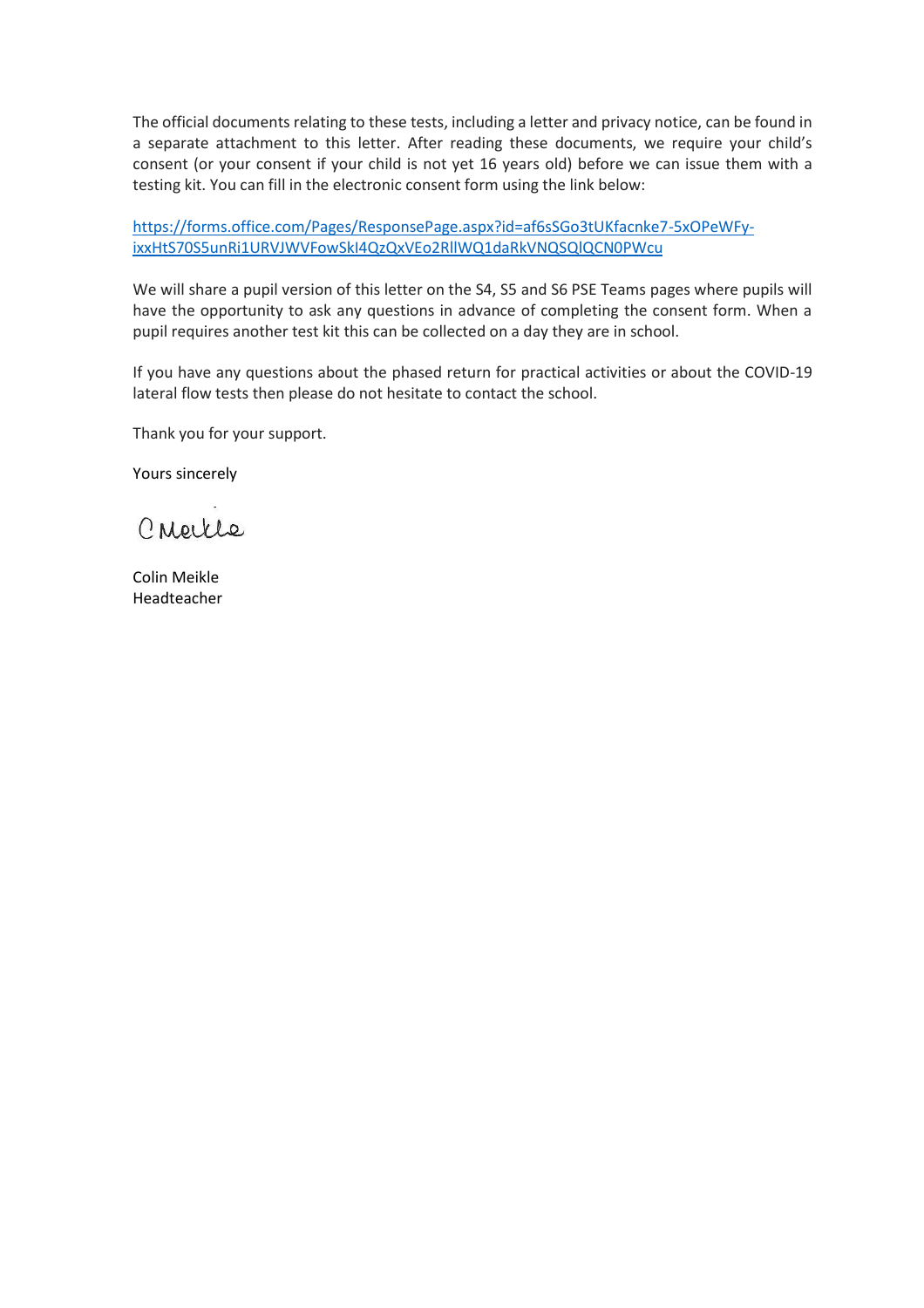

# **Practical Activity Timetable**

Craigmount

High School

aim high · adapt · succeed

| <b>Monday AM</b>    |              |                        |                                                           | <b>Monday PM</b>    |              |                |                        |
|---------------------|--------------|------------------------|-----------------------------------------------------------|---------------------|--------------|----------------|------------------------|
| $(8.30 - 11.30$ am) |              |                        |                                                           | $(12.30 - 3.30$ pm) |              |                |                        |
| Subject             | Teacher(s)   | Level                  | <b>Usual Timings</b>                                      | Subject             | Teacher(s)   | Level          | <b>Usual Timings</b>   |
|                     |              | N4 &                   |                                                           |                     | Ms.          |                | Monday Period          |
| Art                 | Dr Kelso     | N <sub>5</sub>         |                                                           | Art                 | Buchanan &   | Higher         | 6 & 7, Tuesday         |
|                     |              |                        |                                                           |                     | Mrs Taylor   |                | Period 2.              |
| Computing           | Mr Campbell  | N4&                    |                                                           | Computing           | Mr Campbell  | AH &           | Wednesday              |
|                     |              | N5                     | Monday Period<br>3, Tuesday<br>Period 6 & 7 &<br>Thursday |                     |              | N5             | Period 4 and           |
| Dance               | Miss Mackay  | <b>N5 &amp; H</b>      |                                                           | Practical           | Ms Arbuckle  | N <sub>5</sub> | <b>Thursday Period</b> |
|                     |              |                        |                                                           | Cookery             |              |                | З                      |
| Lab Science         | Dr Saddler & | <b>N5</b>              |                                                           |                     |              |                | Monday Period          |
|                     | Mr McKnight  |                        |                                                           |                     |              |                | 2, Tuesday             |
| PE                  | Mrs Mitchell | N4 &<br>N <sub>5</sub> | Period 6                                                  |                     | Mrs Mitchell |                | Period 5,              |
|                     |              |                        |                                                           |                     |              | Higher         | Wednesday              |
|                     |              |                        |                                                           | <b>PE</b>           |              |                | Period 3,              |
|                     |              |                        |                                                           |                     |              |                | <b>Thursday Period</b> |
|                     |              |                        |                                                           |                     |              |                | 2 & Friday             |
|                     |              |                        |                                                           |                     |              |                | Period 3 & 4           |

| <b>Tuesday AM</b><br>$(8.30 - 11.30$ am) |                                |                       |                                                        | <b>Tuesday PM</b><br>$(12.30 - 3.30$ pm) |                                       |                |                                                                                                               |
|------------------------------------------|--------------------------------|-----------------------|--------------------------------------------------------|------------------------------------------|---------------------------------------|----------------|---------------------------------------------------------------------------------------------------------------|
| Subject                                  | Teacher(s)                     | Level                 | <b>Usual Timings</b>                                   | Subject                                  | Teacher(s)                            | Level          | <b>Usual Timings</b>                                                                                          |
| Admin & IT                               | Mrs Brown &<br>Mrs Hendrie     | N4&<br>N5             |                                                        | Admin & IT                               | Mrs Brown &<br>Mrs Hendrie            | Higher         |                                                                                                               |
| Art                                      | Ms Watt &<br>Mr Hartley        | N4&<br>N5             |                                                        | Art                                      | Mr Hartley                            | AH &<br>Higher |                                                                                                               |
| Computing                                | Mr Speirs                      | N4&<br>N <sub>5</sub> | <b>Tuesday Period</b><br>1, Wednesday<br>Period 6 & 7, | Comp<br>Games<br>Develop                 | Mr Polland                            | <b>NPA</b>     | <b>Monday Period</b><br>3, Tuesday<br>Period 6 & 7,<br><b>Thursday Period</b><br>6 & 7 and Friday<br>Period 1 |
| <b>Music</b>                             | Mr McLaren<br>& Ms<br>Mitchell | N4&<br>N <sub>5</sub> | Thursday Period<br>5                                   | Drama                                    | Ms.<br>Thompson &<br>Ms.<br>Donaldson | Higher         |                                                                                                               |
| Hospitality<br>(from $8th$<br>March)     | Ms Arbuckle                    | N <sub>5</sub>        |                                                        |                                          |                                       |                |                                                                                                               |

| <b>Wednesday AM</b><br>$(8.30 - 11.30$ am) |                                |                   |                                                                                   | <b>Wednesday PM</b><br>$(12.30 - 3.30$ pm) |                                |                |                                         |
|--------------------------------------------|--------------------------------|-------------------|-----------------------------------------------------------------------------------|--------------------------------------------|--------------------------------|----------------|-----------------------------------------|
| Subject                                    | Teacher(s)                     | Level             | <b>Usual Timings</b>                                                              | <b>Subject</b>                             | Teacher(s)                     | Level          | <b>Usual Timings</b>                    |
| Drama                                      | Mr Emery &<br>Ms<br>Cunningham | N4 &<br><b>N5</b> | Monday Period                                                                     | Drama                                      | Ms<br>Cunningham               | AH             | <b>Monday Period</b><br>1, Tuesday      |
| <b>Music</b><br>Technology                 | Mr McLaren<br>& Ms<br>Mitchell | <b>N5 &amp; H</b> | 4, Tuesday<br>Period 3,<br>Wednesday<br>Period 2 &<br><b>Thursday Period</b><br>4 | Music                                      | Mr McLaren<br>& Ms<br>Mitchell | Higher<br>& AH | Period 1,<br>Wednesday<br>Period 6 & 7, |
| Computing                                  | Mr Speirs                      | N4 &<br>N5        |                                                                                   | Photography                                | Ms<br><b>Buchanan</b>          | <b>NPA</b>     | <b>Thursday Period</b><br>5 and Friday  |
|                                            |                                |                   |                                                                                   | Practical<br>Cookery                       | Mr Gilliland<br>& Ms McGill    | <b>N5</b>      | Period 2                                |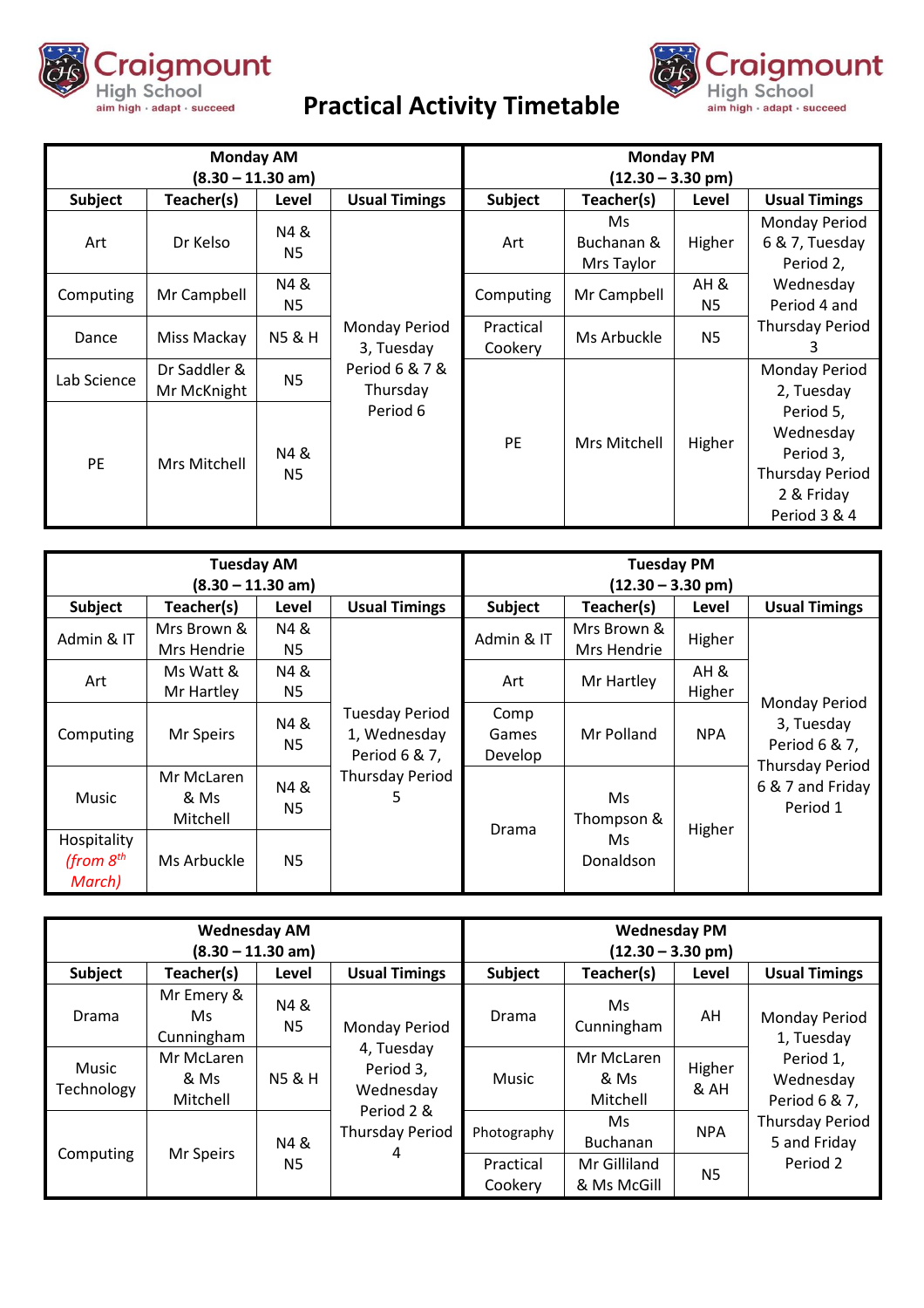

# **Practical Activity Timetable**



| <b>Thursday AM</b><br>$(8.30 - 11.30$ am) |            |        |                                                                  | <b>Thursday PM</b><br>$(12.30 - 3.30$ pm) |                        |           |                                                                                     |
|-------------------------------------------|------------|--------|------------------------------------------------------------------|-------------------------------------------|------------------------|-----------|-------------------------------------------------------------------------------------|
| Subject                                   | Teacher(s) | Level  | <b>Usual Timings</b>                                             | <b>Subject</b>                            | Teacher(s)             | Level     | <b>Usual Timings</b>                                                                |
|                                           | Mr Webster |        |                                                                  | Graphic                                   | Mr Goonan<br>Mr Cheyne | N4 &      | <b>Monday Period</b><br>6 & 7,<br>Wednesday<br>Period 5 &<br><b>Thursday Period</b> |
| <b>PE</b>                                 |            |        | Monday Period                                                    | Comm                                      |                        | N5        |                                                                                     |
|                                           |            |        | 4 & 5, Tuesday                                                   | Practical                                 |                        | N4&       |                                                                                     |
|                                           |            |        | Period 3 & 4,<br>Wednesday<br>Period 2 &<br>Thursday Period<br>4 | Woodwork                                  |                        | N5        |                                                                                     |
|                                           |            | Higher |                                                                  | Hospitality<br>(from $8th$<br>March)      | Mr Gilliland           | <b>N5</b> |                                                                                     |

| <b>Friday AM</b><br>$(8.30 - 11.30$ am) |                                     |                |                                                  |  |  |  |  |
|-----------------------------------------|-------------------------------------|----------------|--------------------------------------------------|--|--|--|--|
| <b>Subject</b>                          | Teacher(s)                          | Level          | <b>Usual Timings</b>                             |  |  |  |  |
| Drama                                   | Ms<br>Thompson &<br>Ms<br>Donaldson | N4 &<br>N5     | Wednesday<br>Period 3,<br><b>Thursday Period</b> |  |  |  |  |
| PF                                      | Mr Beattie                          | N4 &<br>N5     | 2 and Friday<br>Period 3 & 4                     |  |  |  |  |
| Acting &                                | Ms                                  |                | Monday Period                                    |  |  |  |  |
| Theatre                                 | Donaldson &                         | <b>NPA</b>     | 2, Tuesday<br>Period 5,                          |  |  |  |  |
| Perform                                 | Mr Emery                            |                |                                                  |  |  |  |  |
| Art                                     | Mr Hartley &                        | Higher         | Wednesday                                        |  |  |  |  |
|                                         | Dr Kelso                            | & AH           | Period 3,                                        |  |  |  |  |
| Computing                               | Mr Polland                          | Higher         | <b>Thursday Period</b>                           |  |  |  |  |
| Graphic<br>Comm                         | Mr Goonan                           | Higher<br>& AH | 2 & Friday<br>Period 3 & 4                       |  |  |  |  |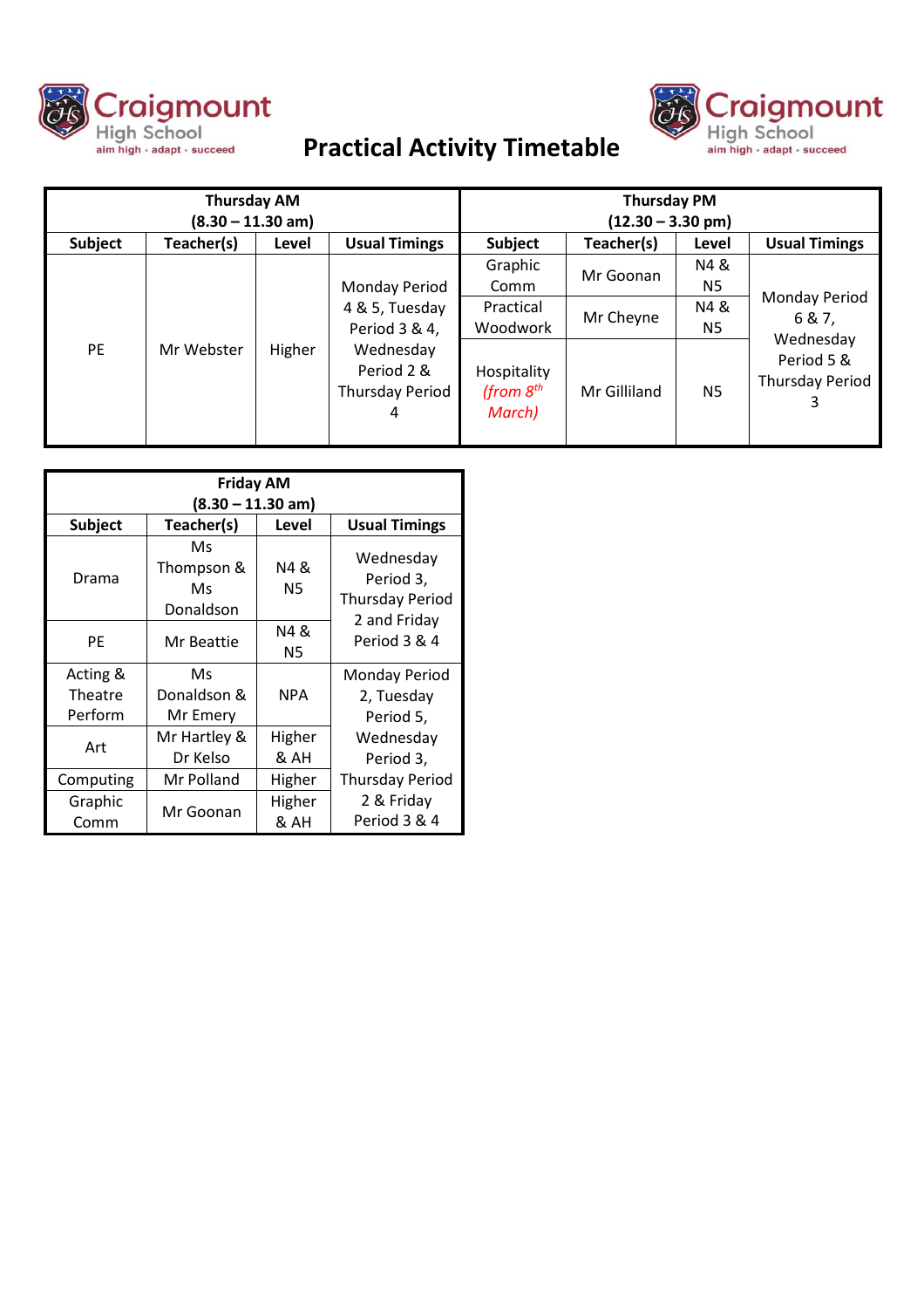

# **Frequently Asked Questions**



# **When should I attend school?**

There are two timetabled blocks on a Monday to Thursday and one timetabled block on a Friday. You should look at the 'Practical Activity Timetable' to see if or when your class is due to be in school. You will need to know your subject, teacher, level and when your subject would normally be on your timetable. You should also check your class Teams page as your teacher will give you more specific information.

You should only be in school for the times relating to your subject. You should not arrive at school earlier than 5 minutes before the start time and you should go straight to your class. At the end of the session it's also important that you make your way home. This will allow you to complete the work of your other classes either in the morning or the afternoon.

#### **Will I attend school every week at this time?**

Every subject is organising things slightly differently to suit what works best for them. You may be asked to come to school using any of these models:

- All pupils in the class are in for the whole timetabled time look at the 'Practical Activity Timetable'.
- Pupils attend by appointment only information will be provided by your class teacher via Teams when you should attend.
- Split session you might be asked to come for half of the session, e.g. 8.30am to 10am instead of the full time.
- Week A/Week B half the class might attend one week and half the class might attend the other week. You should also check your class Teams page as your teacher will give you more specific information.

# **What should I do if I am unable to attend my practical activity session?**

We will be following normal attendance procedures for these sessions. If you are unable to attend due to being unwell or self-isolation, an adult should phone the school office to let us know. If you do not attend a session, we will contact home via an absence text.

#### **How long will these arrangements last?**

These arrangements will start on Monday 22 February and will continue either until we receive more information or until you have completed the practical activities which are necessary to do in school.

#### **Where should I enter the building?**

You should come into school and exit school using the rear school entrance (near the music/PE departments). This will be the dedicated entrance and exit for pupils attending school for practical activities.

#### **What should I wear to school?**

You are coming into school only for the practical activity related to your subject so you should come appropriately dressed to take part in that activity. This means that you do not need to wear your uniform.

#### **What health and safety arrangements are in place for the return to school?**

You will all take part in a health and safety briefing the first time they are in school so that you know the arrangements for when you are in school. These follow the same routines for cleaning which we were accustomed to prior to the Christmas break.

You should wear a face covering the whole time you are in school and this includes in the corridors and in the classrooms or teaching spaces. 2 metre physical distancing from all other pupils and adults is also compulsory. This includes on the way to and from school and in the local community (including shops).